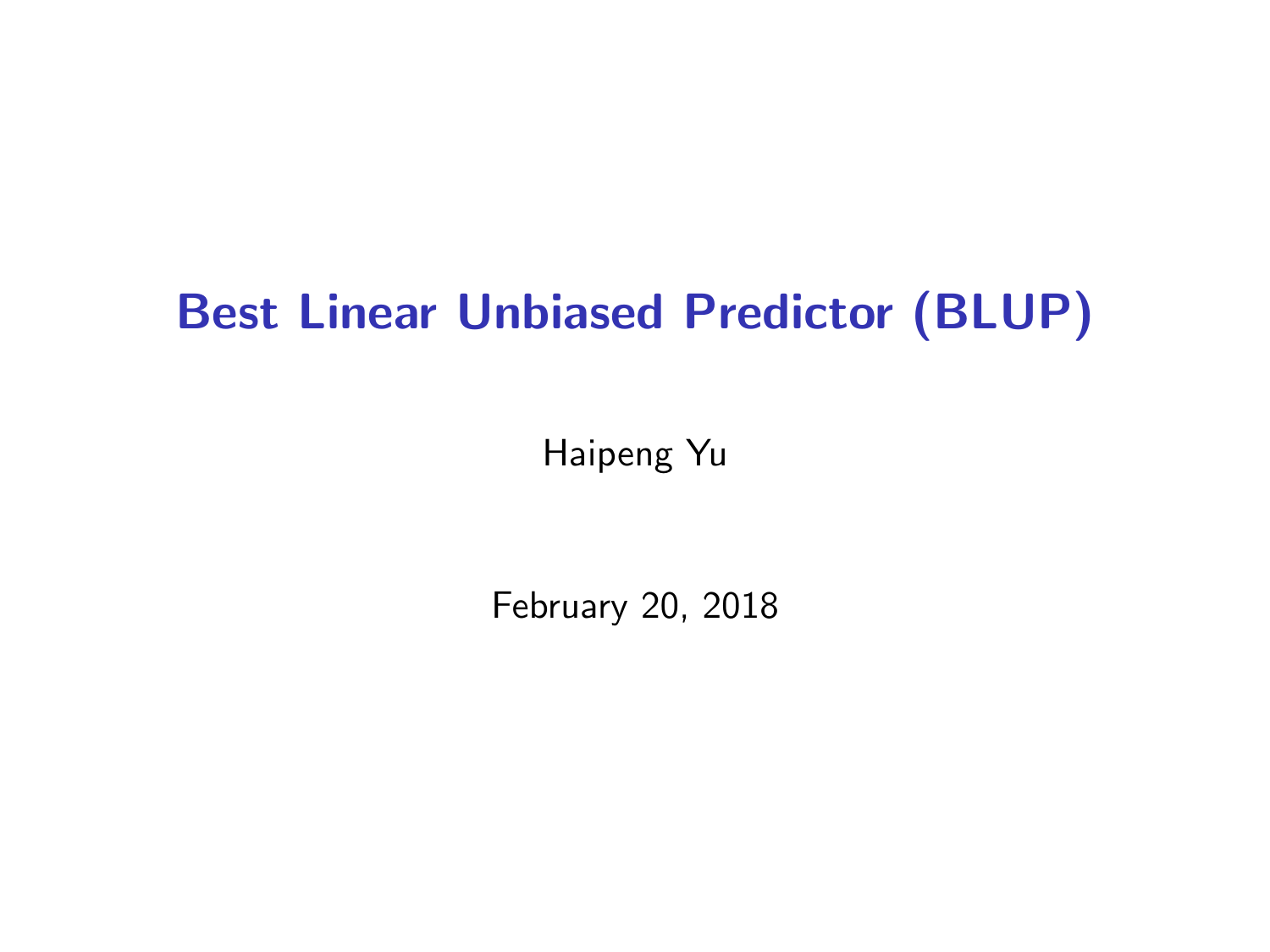## Recall

### Model

$$
\bm{y}=\bm{g}+\bm{e}
$$

- $\blacktriangleright$  y : observed phenotype
- $\blacktriangleright$  g : additive genetic values
- $\blacktriangleright$  e : residuals

$$
\begin{bmatrix}\boldsymbol{g}\\ \boldsymbol{e}\end{bmatrix}\sim \mathcal{N}\left[\boldsymbol{0},\begin{pmatrix}\boldsymbol{G}\boldsymbol{\sigma}_u{}^2&\boldsymbol{0}\\ \boldsymbol{0}&\boldsymbol{R}\boldsymbol{\sigma_e}{}^2\end{pmatrix}\right]
$$

- $\triangleright$  **G** is genomic relationship matrix
- $\triangleright$  R is generally considered as I matrix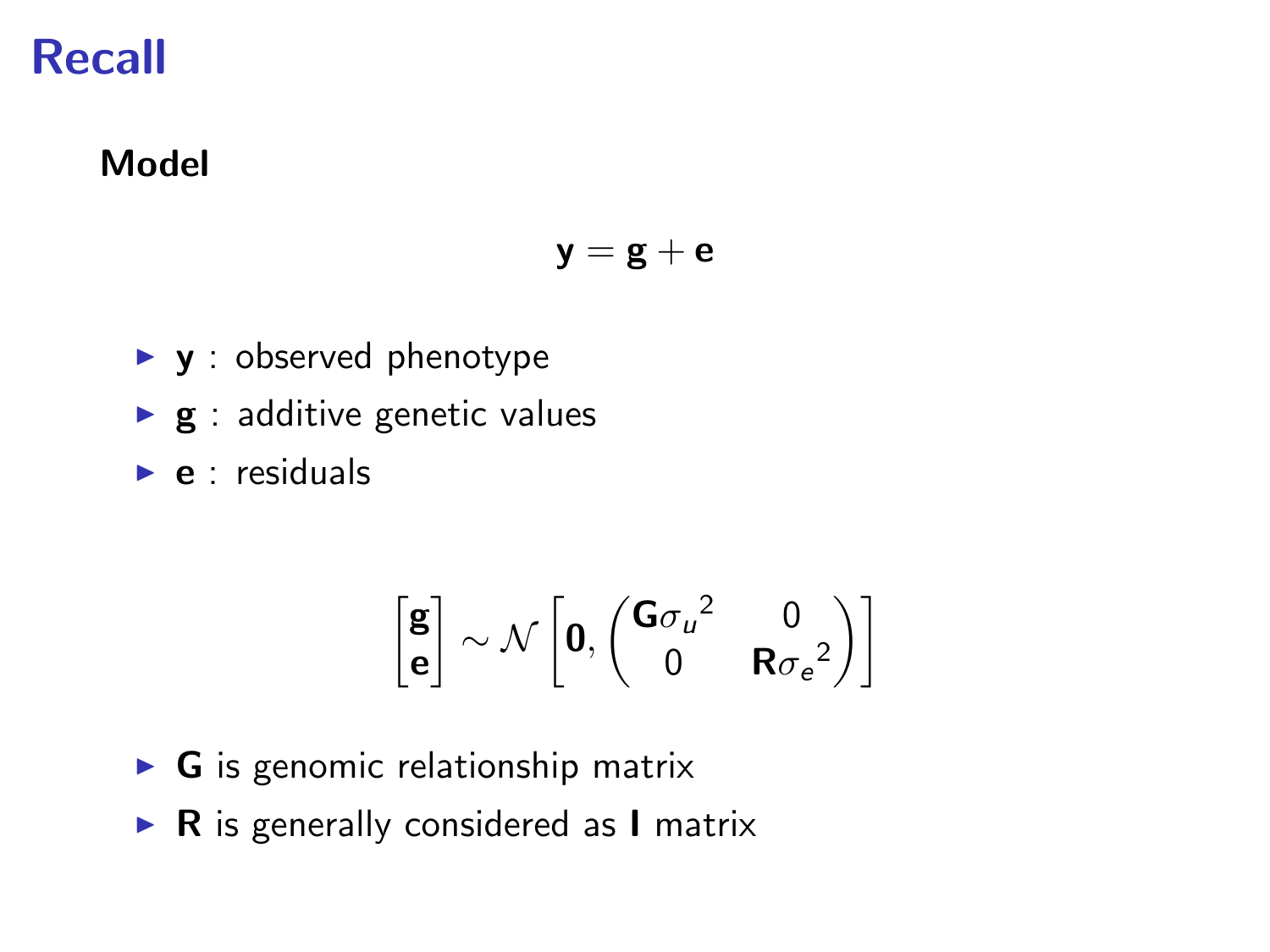## Best Predictor

- Best : Minimize Mean Squared Error (MSE): 1  $\frac{1}{n}\sum_{i=1}^{n}(\hat{g}_i - g_i)^2$
- $\triangleright$  Best predictor (Henderson, 1976) : predictor that minimize prediction error variance (PEV), where

$$
\textit{PEV} = \textit{var}(\hat{\mathbf{g}} - \mathbf{g}) = \textit{var}(\mathbf{g} - \hat{\mathbf{g}})
$$

 $\blacktriangleright$  Derivation :

$$
\begin{array}{ll} \bullet & \mathbf{g} = f(\mathbf{y}) \\ \bullet & g_i(y_i) = E(g_i|y_i) + e_i \end{array}
$$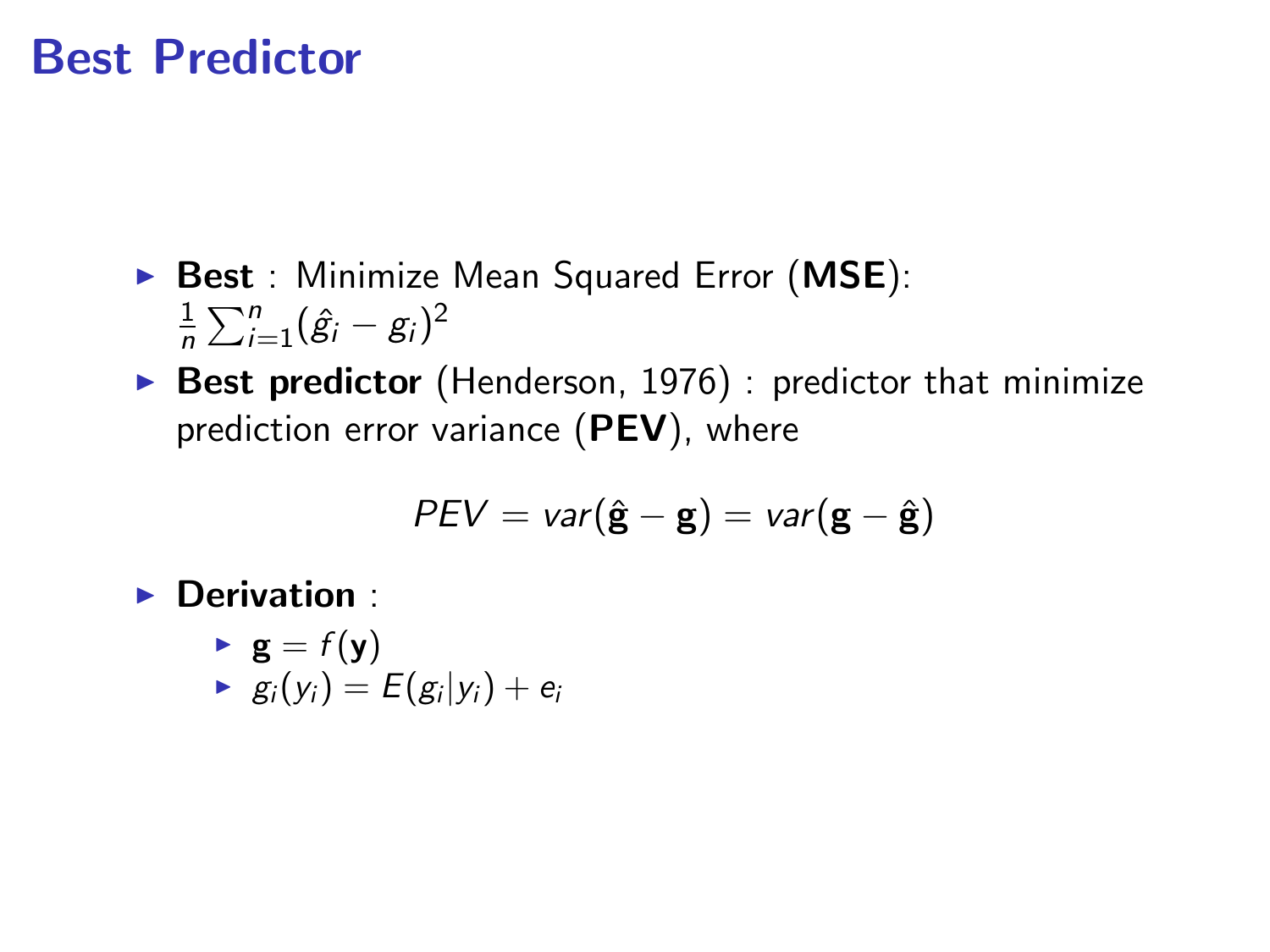## Best Predictor

$$
E[(g_i - \hat{g}_i)^2] = E[(g_i - \widehat{g_i(y_i)})^2]
$$
  
=  $E[(g_i - E(g_i|y_i) + E(g_i|y_i) - \widehat{g_i(y_i)})^2]$   
=  $E[(g_i - E(g_i|y_i))^2] + E[(E(g_i|y_i) - \widehat{g_i(y_i)})^2]$   
+  $2E[(g_i - E(g_i|y_i)) \times (E(g_i|y_i) - \widehat{g_i(y_i)})]$ 

**Decomposition theory** : for any random variable  $g_i$  , where  $g_i = E(g_i|y_i) + e_i$ 

 $\blacktriangleright$   $E(e_i|y_i) = 0$ 

►  $E(h(y_i) * e_i) = 0$ , where  $h(y_i)$  is a function of  $y_i$ .

Derivation-continue :

 $E[(g_i - \hat{g}_i)^2]$  was minimized when :  $E(g_i|y_i) = \widehat{g_i(y_i)}$  (Conditional Expectation)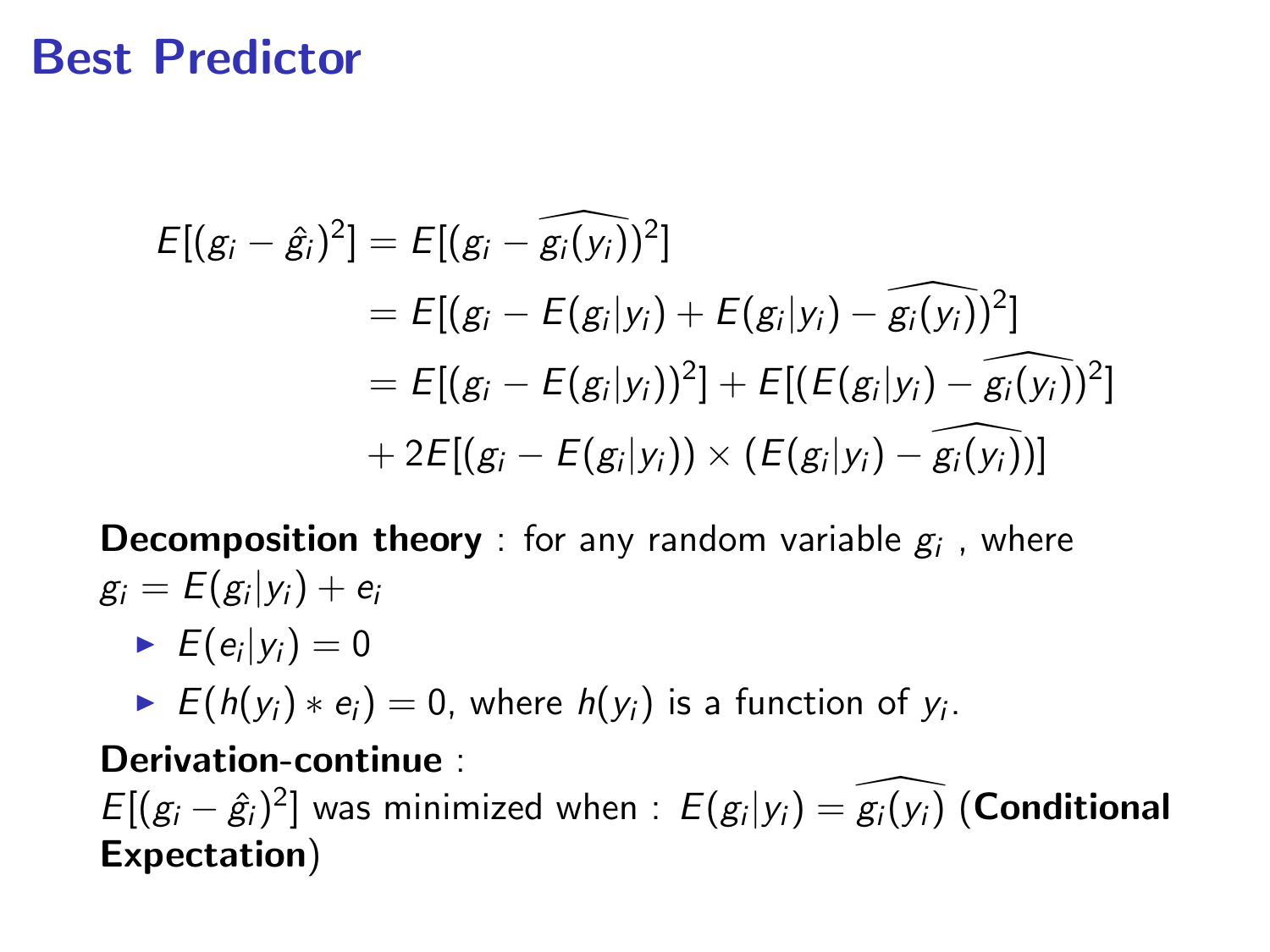## Statistical Model

### Model:

$$
\boldsymbol{y} = \boldsymbol{X}\boldsymbol{b} + \boldsymbol{Z}\boldsymbol{u} + \boldsymbol{e}
$$

- $\triangleright$  X : Incidence matrix for fixed effects
- $\triangleright$  **Z** : Incidence matrix for additive genetic effects
- $\triangleright$  **b**: Vector of fixed effects
- $\blacktriangleright$  **u**: Vector of additive genetic effects
- $\blacktriangleright$  **e**: Vector of residuals

$$
\begin{bmatrix} \mathbf{u} \\ \mathbf{e} \end{bmatrix} \sim \mathcal{N} \left[ \mathbf{0}, \begin{pmatrix} \mathbf{G}\sigma_u{}^2 & 0 \\ 0 & \mathbf{R}\sigma_e{}^2 \end{pmatrix} \right]
$$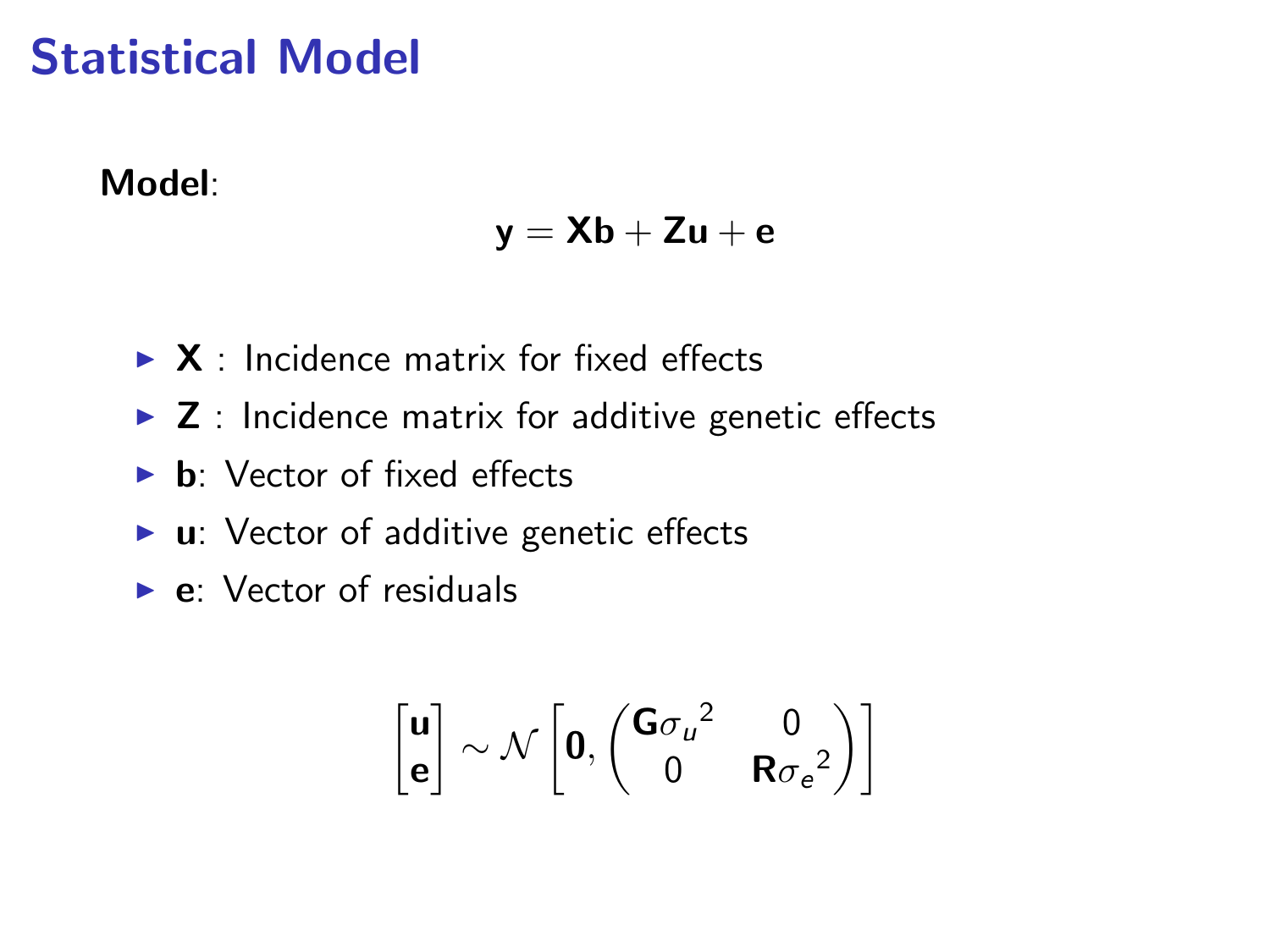## Best Linear Unbiased Predictor

Henderson, 1976

$$
BLUP(\hat{\mathbf{u}}) = E(\mathbf{u}|\mathbf{y})
$$
  
=  $E(\mathbf{u}) + Cov(\mathbf{u}, \mathbf{y}')Var(\mathbf{y})^{-1}(\mathbf{y} - E(\mathbf{y}))$   
=  $G\sigma_u^2 Z'V_y^{-1}(\mathbf{y} - \mathbf{X}\hat{\mathbf{b}})$   
=  $G\sigma_u^2 Z'(ZG\sigma_u^2 Z' + I\sigma_e^2)^{-1}(\mathbf{y} - \mathbf{X}\hat{\mathbf{b}})$ 

Two steps to predict estimated breeding value ( $EBV$ ) of  $\hat{u}$ 

- 1. Fit ordinary least square (OLS) to estimate fixed effect  $\hat{\mathbf{b}}$
- 2. Predict EBV  $(\hat{u})$  with BLUP conditioned on estimated fixed effect  $\hat{\mathbf{b}}$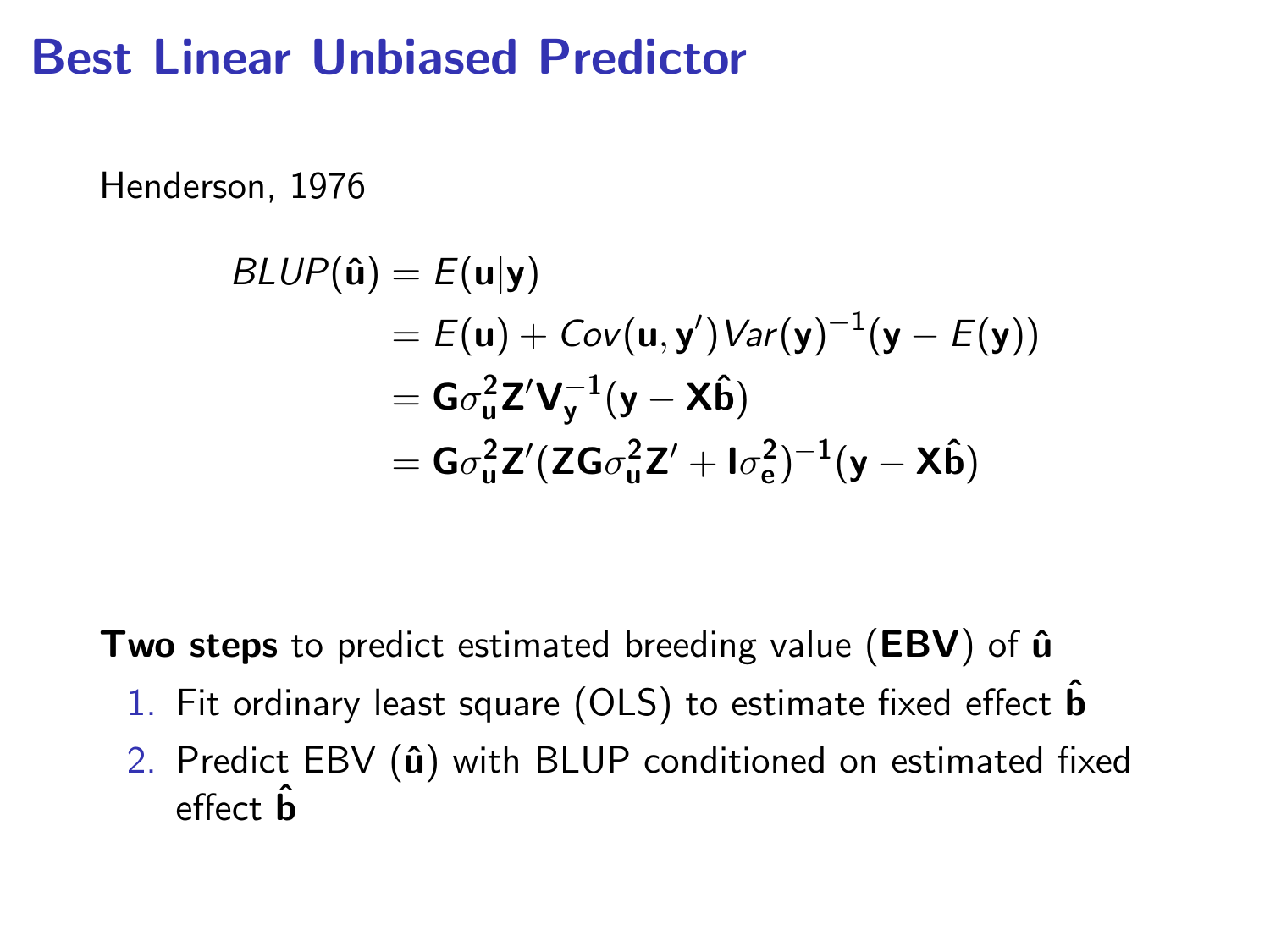# Mixed Model Equation (MME)

Henderson (1949; 1950; 1959; 1963; 1975) Model:

$$
y = Xb + Zu + e
$$

$$
u \sim \mathcal{N}(0, G^*)
$$

$$
e \sim \mathcal{N}(0, R^*)
$$

Joint distribution :

$$
f(\mathbf{y},\mathbf{u})=g(\mathbf{y}|\mathbf{u})h(\mathbf{u})
$$

Likelihood :

$$
L(\mathbf{R}^*|\mathbf{y}) = g(\mathbf{y}|\mathbf{u})
$$
  
=  $2\pi^{-\frac{1}{2}n} |\mathbf{R}^*|^{-\frac{1}{2}} exp \left\{-\frac{(\mathbf{y} - \mathbf{X}\mathbf{b} - \mathbf{Z}\mathbf{u})' \mathbf{R}^{*-1} (\mathbf{y} - \mathbf{X}\mathbf{b} - \mathbf{Z}\mathbf{u})}{2}\right\}$   

$$
L(\mathbf{G}^*|\mathbf{u}) = h(\mathbf{u})
$$
  
=  $2\pi^{-\frac{1}{2}q} |\mathbf{G}^*|^{-\frac{1}{2}} exp \left\{-\frac{\mathbf{u}' \mathbf{G}^{*-1} \mathbf{u}}{2}\right\}$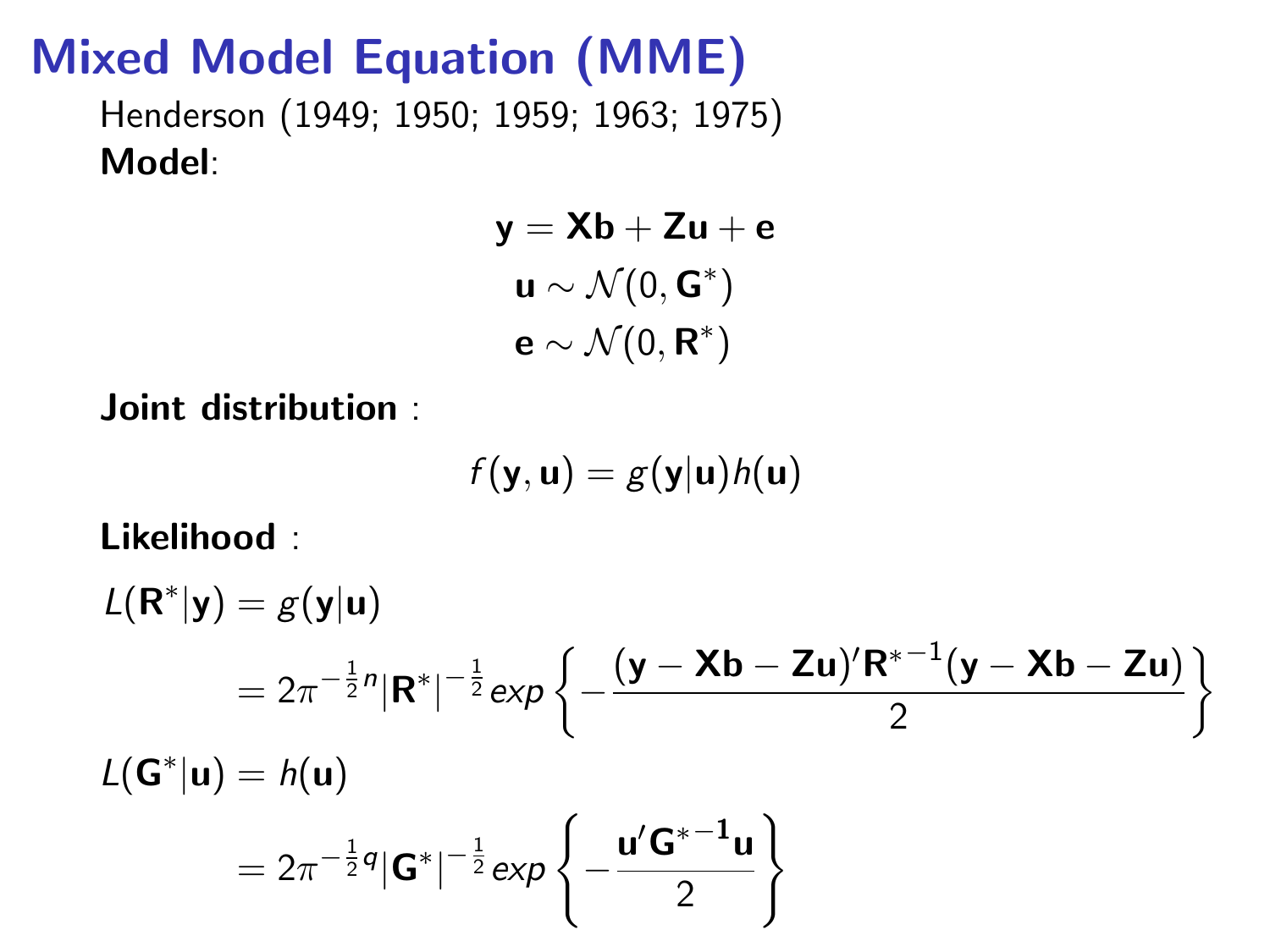### Maximize joint distribution  $f(y, u)$  to derive MME:

$$
f(\mathbf{y}, \mathbf{u}) = g(\mathbf{y}|\mathbf{u})h(\mathbf{u})
$$
  
\n
$$
= 2\pi^{-\frac{1}{2}n-\frac{1}{2}q}|\mathbf{R}^*|^{-\frac{1}{2}}|\mathbf{G}^*|^{-\frac{1}{2}}
$$
  
\n
$$
\exp\left\{-\frac{1}{2}\begin{bmatrix} \mathbf{u}' & \mathbf{u}' \\ (\mathbf{y}-\mathbf{X}\mathbf{b}-\mathbf{Z}\mathbf{u})' \end{bmatrix}\begin{bmatrix} \mathbf{G}^* & 0 \\ 0 & \mathbf{R}^* \end{bmatrix}^{-1}\begin{bmatrix} \mathbf{u} & \mathbf{u} \\ (\mathbf{y}-\mathbf{X}\mathbf{b}-\mathbf{Z}\mathbf{u}) \end{bmatrix}\right\}
$$
  
\n
$$
= C.\frac{\exp\left\{\frac{1}{2} \cdot \begin{bmatrix} \mathbf{u}' & \mathbf{u}' \\ (\mathbf{y}-\mathbf{X}\mathbf{b}-\mathbf{Z}\mathbf{u})' \end{bmatrix}\begin{bmatrix} \mathbf{G}^* & 0 \\ 0 & \mathbf{R}^* \end{bmatrix}^{-1}\begin{bmatrix} \mathbf{u} & \mathbf{u} \\ (\mathbf{y}-\mathbf{X}\mathbf{b}-\mathbf{Z}\mathbf{u}) \end{bmatrix}\right\}}
$$

To maximize joint distribution, we just need to minimize "denominator".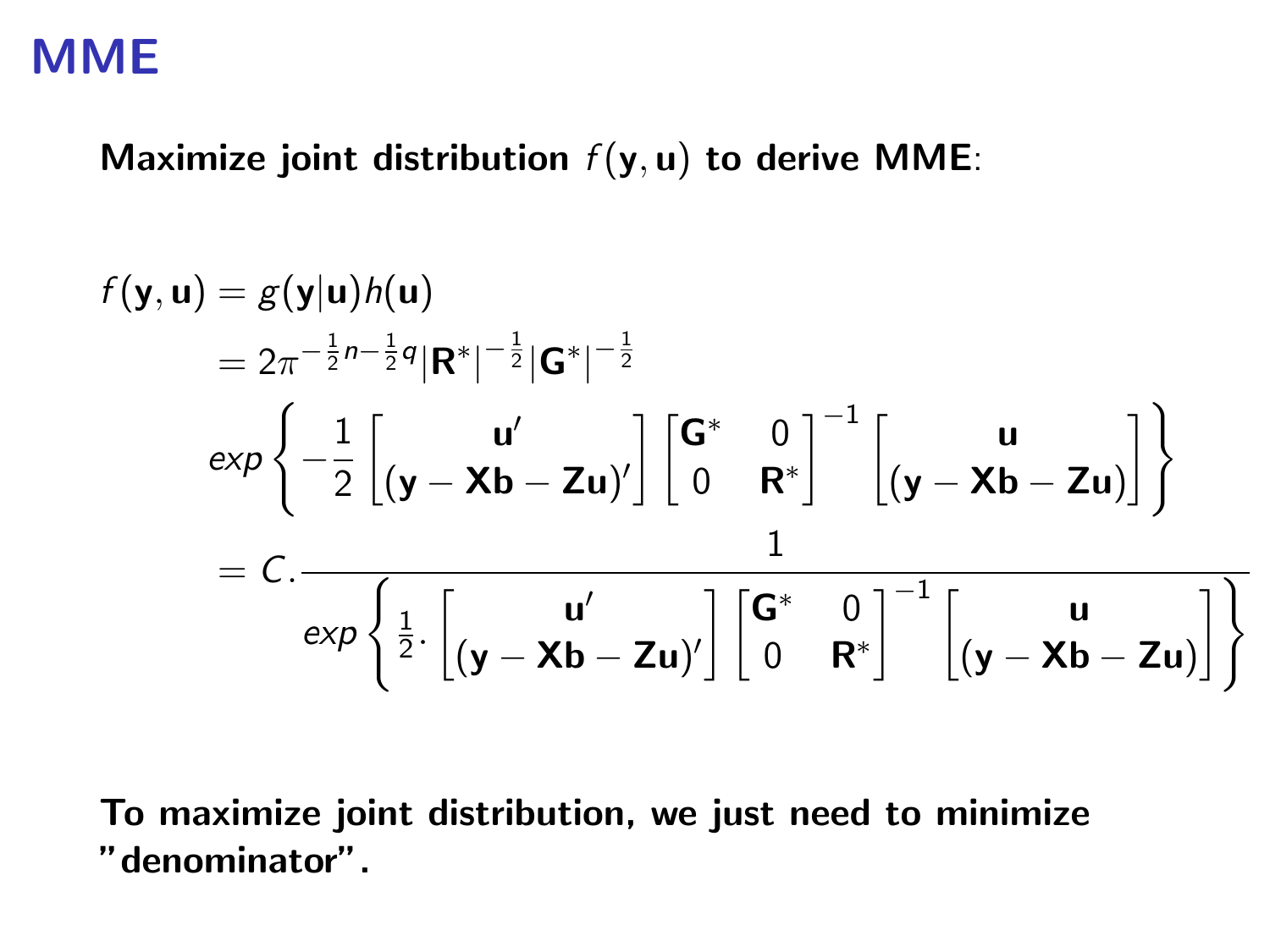Set

$$
f(b, u) = \begin{bmatrix} u' \\ (y - Xb - Zu)' \end{bmatrix} \begin{bmatrix} G^* & 0 \\ 0 & R^* \end{bmatrix}^{-1} \begin{bmatrix} u \\ (y - Xb - Zu) \end{bmatrix}
$$
  
\n= u'G<sup>\*-1</sup>u + (y - Xb - Zu)'R<sup>\*-1</sup>(y - Xb - Zu)  
\n= u'G<sup>\*-1</sup>u + (y' - b'X' - u'Z')R<sup>\*-1</sup>(y - Xb - Zu)  
\n= u'G<sup>\*-1</sup>u + y'R<sup>\*-1</sup>y - y'R<sup>\*-1</sup>Xb - y'R<sup>\*-1</sup>Zu - b'X'R<sup>\*-1</sup>y  
\n+ b'X'R<sup>\*-1</sup>Xb + b'X'R<sup>\*-1</sup>Zu - u'Z'R<sup>\*-1</sup>y + u'Z'R<sup>\*-1</sup>Xb  
\n+ u'Z'R<sup>\*-1</sup>Zu  
\n= u'G<sup>\*-1</sup>u + y'R<sup>\*-1</sup>y - 2b'X'R<sup>\*-1</sup>y + b'X'R<sup>\*-1</sup>Xb  
\n+ 2b'X'R<sup>\*-1</sup>Zu - 2u'Z'R<sup>\*-1</sup>y + u'Z'R<sup>\*-1</sup>Zu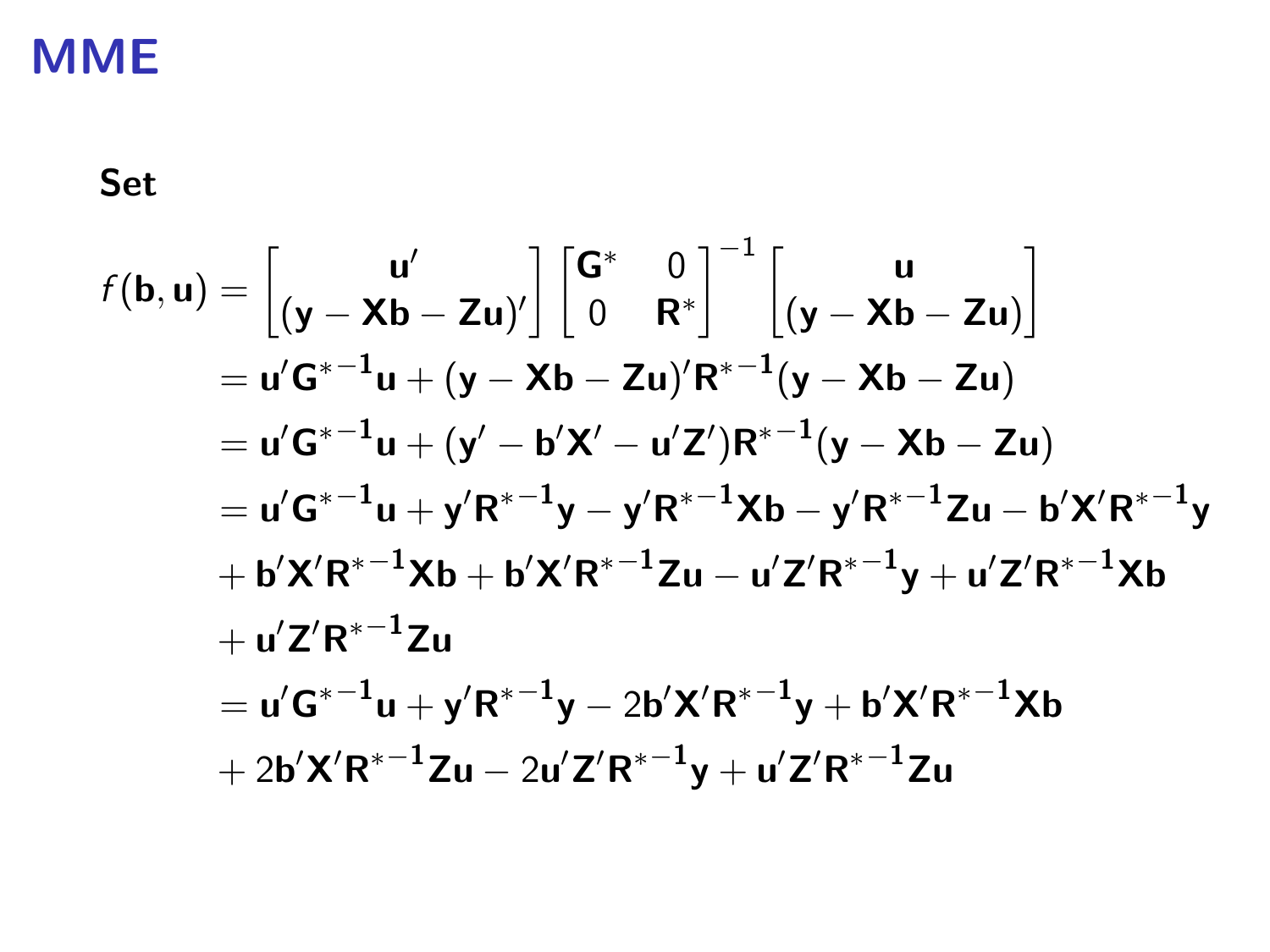## Differentiation of  $f(\mathbf{b}, \mathbf{u})$

$$
\frac{\partial f(\mathbf{b}, \mathbf{u})}{\partial \mathbf{b}} = -2\mathbf{X}' \mathbf{R}^{*-1} \mathbf{y} + 2\mathbf{X}' \mathbf{R}^{*-1} \mathbf{X} \mathbf{b} + 2\mathbf{X}' \mathbf{R}^{*-1} \mathbf{Z} \mathbf{u} = 0 \qquad (1)
$$

$$
\frac{\partial f(\mathbf{b}, \mathbf{u})}{\partial \mathbf{u}} = 2\mathbf{G}^{*-1} \mathbf{u} + 2\mathbf{b}' \mathbf{X}' \mathbf{R}^{*-1} \mathbf{Z} + 2\mathbf{Z}' \mathbf{R}^{*-1} \mathbf{Z} \mathbf{u} - 2\mathbf{Z}' \mathbf{R}^{*-1} \mathbf{y} = 0 \qquad (2)
$$

Solve the two equations

$$
(1): X'R^{*-1}Xb + X'R^{*-1}Zu = X'R^{*-1}y
$$

$$
(2): Z'R^{*-1}Xb + Z'R^{*-1}Zu = Z'R^{*-1}y
$$